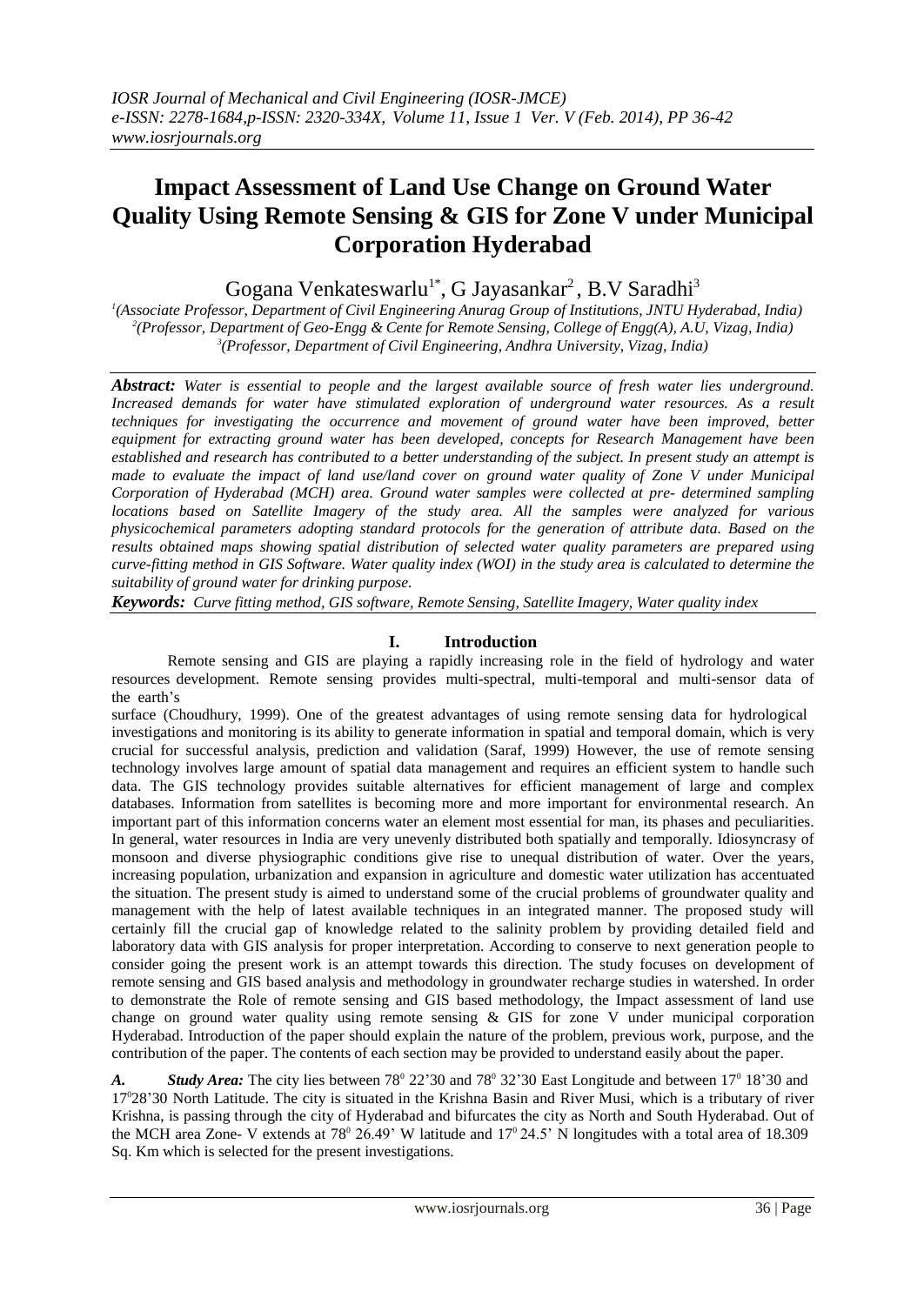## **II. Aim And Objectives**

The basic aim of present study is to conduct the remote sensing and GIS technology in order to identify the suitable sites for artificial recharge zones with an integrated approach of remote sensing and GIS approach techniques which are being followed by these objectives. To use of remote sensing and GIS technique in groundwater recharge investigations in sub watershed. To prepared the groundwater potential zones in the sub watershed. To identify the interrelationships of recharge areas with geology, geomorphology, soils and structure of the sub watershed. To suggest suitable sites and methods for artificial recharge to augment groundwater recharge with Village Tank, cement nala bund etc. in the sub watershed.

*A. Aim of the subject:* Rapid urbanization and industrialization has led to unchecked proliferation of hazardous industries in and around Hyderabad, unchecked and unregulated distribution and management of urban resources especially green areas, water bodies and the combination of above aspects with large scale urban sprawl have all made Hyderabad an unmanaged polluting city. One of the major problems 'Water Pollution' is referred to the addition to water an excess of material that is harmful to humans, animals, or desirable aquatic life, or otherwise causes significant departures from the normal activities of various living communities, in or near bodies of water. The term water pollution refers to any type of aquatic contamination between two extremes:

- *1)* A highly enriched over productive biotic community such as river, lake with nutrients from fertilizer.
- *2)* Water body poisoned by toxic chemicals, which eliminates living organizing exclude all forms of life.

*B. Objectives:* The main objective of the study is utilization of integrated methodology, which derives a correlation between land use/ land recover and water quality parameters.

- *1*) Assessment of impact of land use/ land cover on ground water quality in the present study (Zone V).
- *2)* To analyze the estimated ground water quality in the study area for its suitability for drinking purpose.
- *3)* Determination of water quality index by statistical approach.
- *4)* To highlight the areas under environmental stress.
- *5)* To recommend suitable measures for best management mitigation process.

# **III. Designing And Methodology**

The methodology or the work scheduled gives the following principles steps involved, which are to be adhered, to achieve the set of objection.

- a) Collection of toposheet from survey of India (1:50000 scale).
- b) Collection of data from satellite imagery ( fused data of IRS-RS2 Imagery) obtained from NRSC, Balanagar.
- c) Delineation of the study area ( Based on MCH division) and conversion of raster data into vector data.
- d) Preparation of thematic maps with the help of secondary data and primary data.
- e) Study of the land use features and their influence on the zone.
- f) Analyzing the quality of water and top determine water quality index by rating the parameters. g) Correlating the land use impact with the water quality.
- h) Resulting with the previous data for the comparative study and to find the changes.
- i) Recommendations at micro level.

#### *A. Sources of Data Products:*

| S.No | Thematic Layers           | Source of Acquisition            |
|------|---------------------------|----------------------------------|
|      | Land use/Land recover     | Satellite Data from NRSC         |
|      | (Level II classification) | (IRS-RS2 LISS 4 FMX, Resolution) |
|      | Map showing Darinage      | Survey of India Toposheet        |
|      | Map showing               | Survey of India Toposheet        |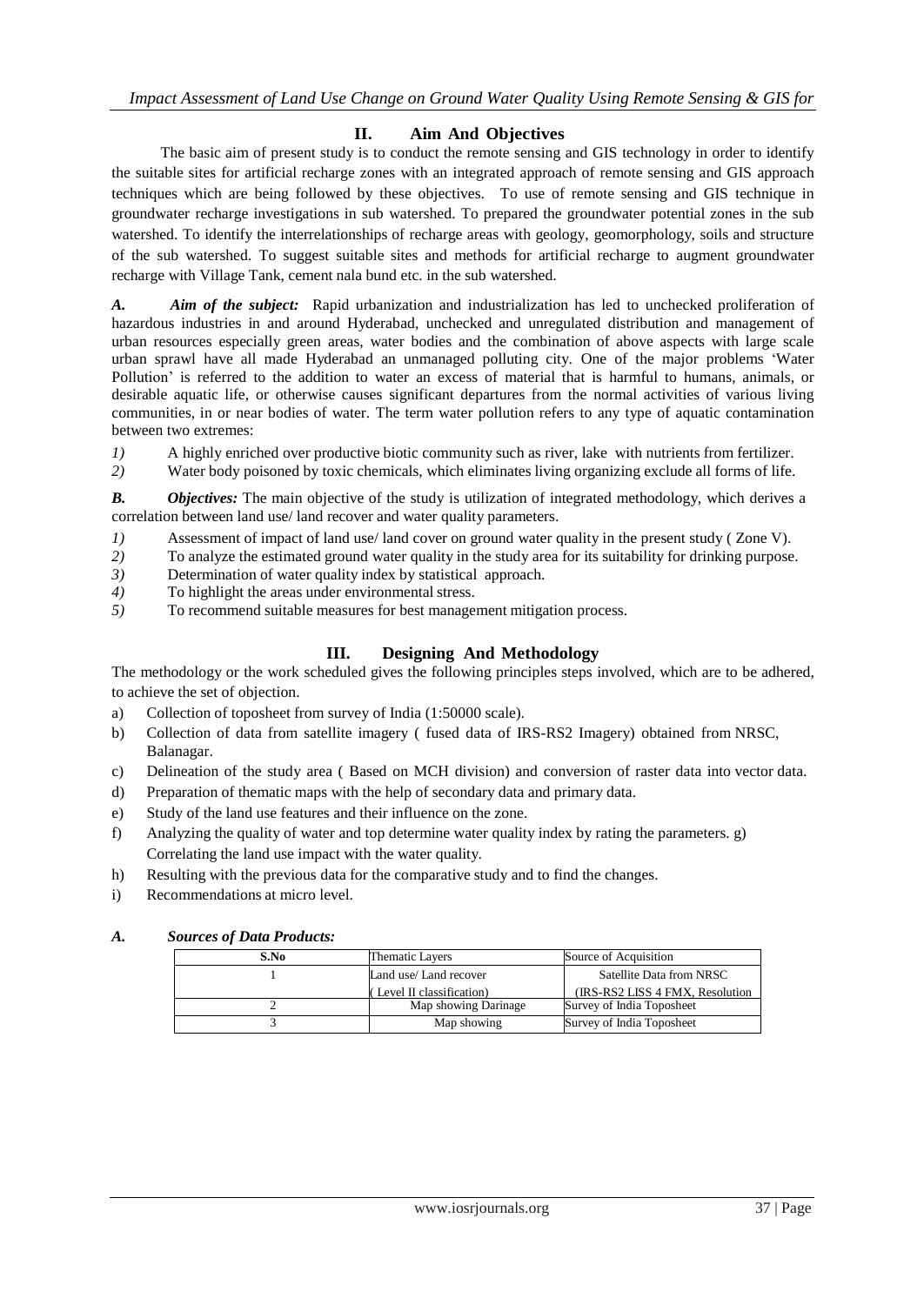## *B. Limitation:*

a)

#### b) Study is limited to study zone.

The selection of environmental parameters and land use features are confined to data availability and

#### c) time constraint.

Recommendations are not suggested at macro level.



Figure 1. Flow chart showing the methodology adopted for the generation of database

## *C. Database creation:*

IRS-ID PAN and LISS-III satellite imageries are georeferenced using the ground control points with SOI toposheets as a reference and further merged to obtain a fused, high resolution (5.8m of PAN) and colored (R,G,B bands of LISS-III) output in EASI/PACE v6.3 Image processing software. The study area is then delineated from the fused data based on the latitude and longitude values and a final hard copy output prepared which is further interpreted visually for the generation of thematic maps. These thematic maps (Raster data) are converted to vector format by scanning using an A0-Flatbed Deskjet scanner and digitized in AUTOCAD 2000. The map is further edited in ARC/INFO v3.5.1 and final hardcopy output is prepared using ARC/VIEW v3.1 GIS software. The methodology adopted for creation of database is given in Fig.1.

## *D. Spatial index:*

Thematic maps like base map and drainage network maps are prepared from the SOI toposheets on 1:50,000 scale using AutoCAD and Arc/Info GIS software to obtain a baseline data. All the maps are scanned and digitized to generate a digital output. Land use/Land cover map of the study area was prepared using visual interpretation technique from the fused satellite imagery (IRS-ID PAN + LISS-III) and SOI toposheets along with ground truth analysis.

## *E. Attribute database:*

Fieldwork was conducted and groundwater samples were collected from predetermined locations based on the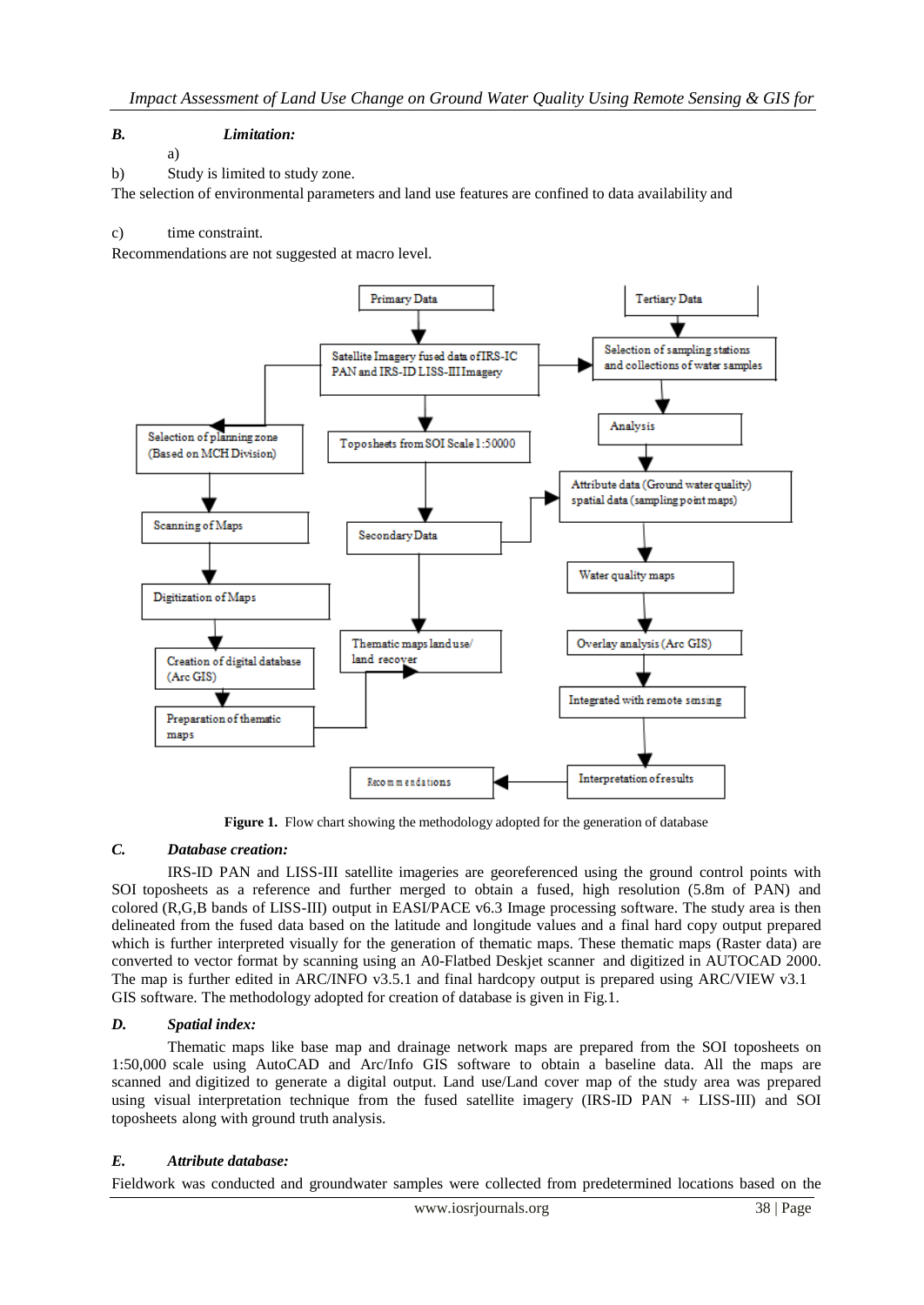land use change and drainage network maps of the study area. Map showing sampling points overlaid on satellite imagery as shown in Fig 2. The water samples were then analyzed for various physico-chemical parameters adopting standard protocols [5].



**Figure 2**. Map showing sampling points overlaid on satellite imagery

# *F. Integration of Spatial and Attribute Database:*

The spatial and the attribute database generated are integrated for the generation of spatial distribution maps of selected water quality parameters like pH, alkalinity, chlorides, sulphates, nitrates, TDS, total hardness, fluorides and Water Quality Index (WQI) and overlaid on satellite imagery. The water quality data (attribute) is linked to the sampling location (spatial) in ARC/INFO and maps showing spatial distribution are prepared to easily identify the variation in concentrations of the above parameters in the ground water at various locations of the study area using curve fitting technique of ARC/VIEW GIS software.

## *G. Spatial Modeling and Surface Interpolation through IDW:*

GIS can be a powerful tool for developing solutions for water resources problems for assessing water quality, determining water availability, preventing flooding, understanding the natural environment, and managing water resources on a local or regional scale [6]. Though there are a number of spatial modeling techniques available with respect to application in GIS, spatial interpolation technique through Inverse Distance Weighted (IDW) approach has been used in the present study to delineate the locational distribution of water pollutants or constituents. This method uses a defined or selected set of sample points for estimating the output grid cell value. It determines the cell values using a linearly weighted combination of a set of sample points and controls the significance of known points upon the interpolated values based upon their distance from the output point thereby generating a surface grid as well as thematic isolines. Important water quality indicating parameters and their distribution patterns were studied in Hyderabad metropolis also with the help of cartographic techniques. Thus, GIS enables us to look into the cause and effect relationship with visual presentation [7].

## *H. Estimation of Water Quality Index (WQI):*

Water Quality Index (WOI) is a very useful and efficient method for assessing the quality of water [8]. Water Quality Index (WQI) is a very useful tool for communicating the information on overall quality of water [9, 10]. To determine the suitability of the groundwater for drinking purposes, WQI is computed adopting the following formula [11].

$$
WQI = Antilog [ Wn n=1 log10 qn ] (1)
$$

where, W, Weightage factor (W) is computed using the following equation

$$
W_n = K / S_n \qquad (2)
$$

and K, Proportionality constant is derived from,

 $K = [1 / (n n=1 1/S<sub>i</sub>)]$  (3)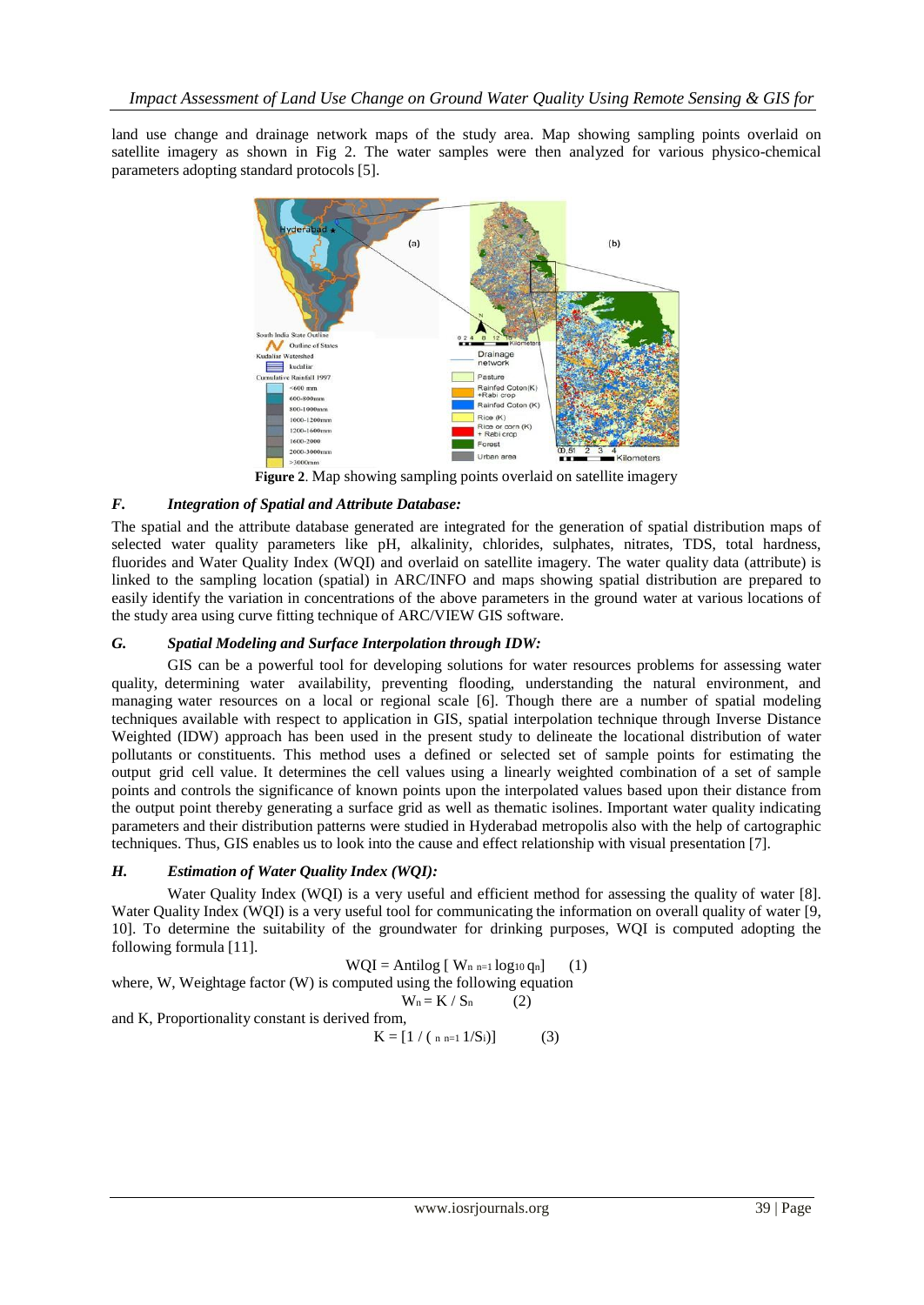S <sup>n</sup> and S<sup>i</sup> are the WHO / ICMR standard values of the water quality parameter. Quality rating (q) is calculated using the formula,

$$
q_{ni} = \left\{ \left[ \left( V_{actual} - V_{ideal} \right) / \left( V_{standard} - V_{ideal} \right) \right] * 100 \right\} \tag{4}
$$

where,  $qni =$ Quality rating of ith parameter for a total of n water quality parameters

Vactual = Value of the water quality parameter obtained from laboratory analysis

Videal = Value of that water quality parameter can be obtained from the standard tables. Videal for  $pH = 7$  and for other parameters it is equalent to zero.

Vstandard = WHO / ICMR standard of the water quality parameter Based on the above WQI values, the ground water quality is rated as excellent, good, poor, very poor and unfit for human consumption

#### **IV. Experimental Results**

An analysis of the nature and rate of land use change and its associated impact on groundwater quality is essential for a proper understanding of the present environmental problems [12]. In the present study area, built- up land includes dense, medium and sparse residential areas, which comprises of 18.88 km2 of the total study area out of which 9.74km2 is of dense residential and 4.73km2 medium residential and 4.57km2 sparse residential areas as shown in Fig 3 and Fig 4.

The pH of the water samples in the study area ranged in between 6.0 - 8.0. High alkaline water with concentrations ranging above 300mg/l was observed at Yellareddyguda and Erragadda, which is due to decay of organic matter, weathering of rocks and minerals. The concentration of chloride in most of the areas is within the permissible limits except at Banjara Hills N.V.T. Nagar, which has 260mg/l of chloride. The highest concentration of total dissolved solids was found to be 1350 mg/l at Erragadda and at Yellareddyguda with 1010mg/l which is due to the presence of dense residential area and due to BSA land form. Solid waste dumping site situated at Yousufguda and locations of industries at Sanath Nagar have an impact on the groundwater of these areas. A high concentration of TDS was also observed at Southern Jubilee Hills (1245mg/l) and Sheikpet (1120mg/l), which is attributed to agricultural practices (Fig. 5). TDS in ground water also originate from natural sources, sewage, urban run-off and industrial wastes [10].

Water Quality index is calculated to determine the suitability of water for drinking purpose [18 & 19]. Water quality index values revealed that the ground water at six locations of the study area was of good quality with

the WQI ranging in between 0-50 and therefore can be used for human consumption. Eight samples were of poor quality with WQI ranging in between 50-75 and six samples were of very poor quality and cannot be used for domestic purposes. The WQI was found to be above 100 in areas like NVT Nagar and Road No.10 of Banjara Hills, Yellaredduguda, Erragadda and Motinagar and therefore cannot be used for human consumption. The WQI map is shown in Fig 6.



**Figure 3.** Land use / Land cover Map



www.iosrjournals.org 40 | Page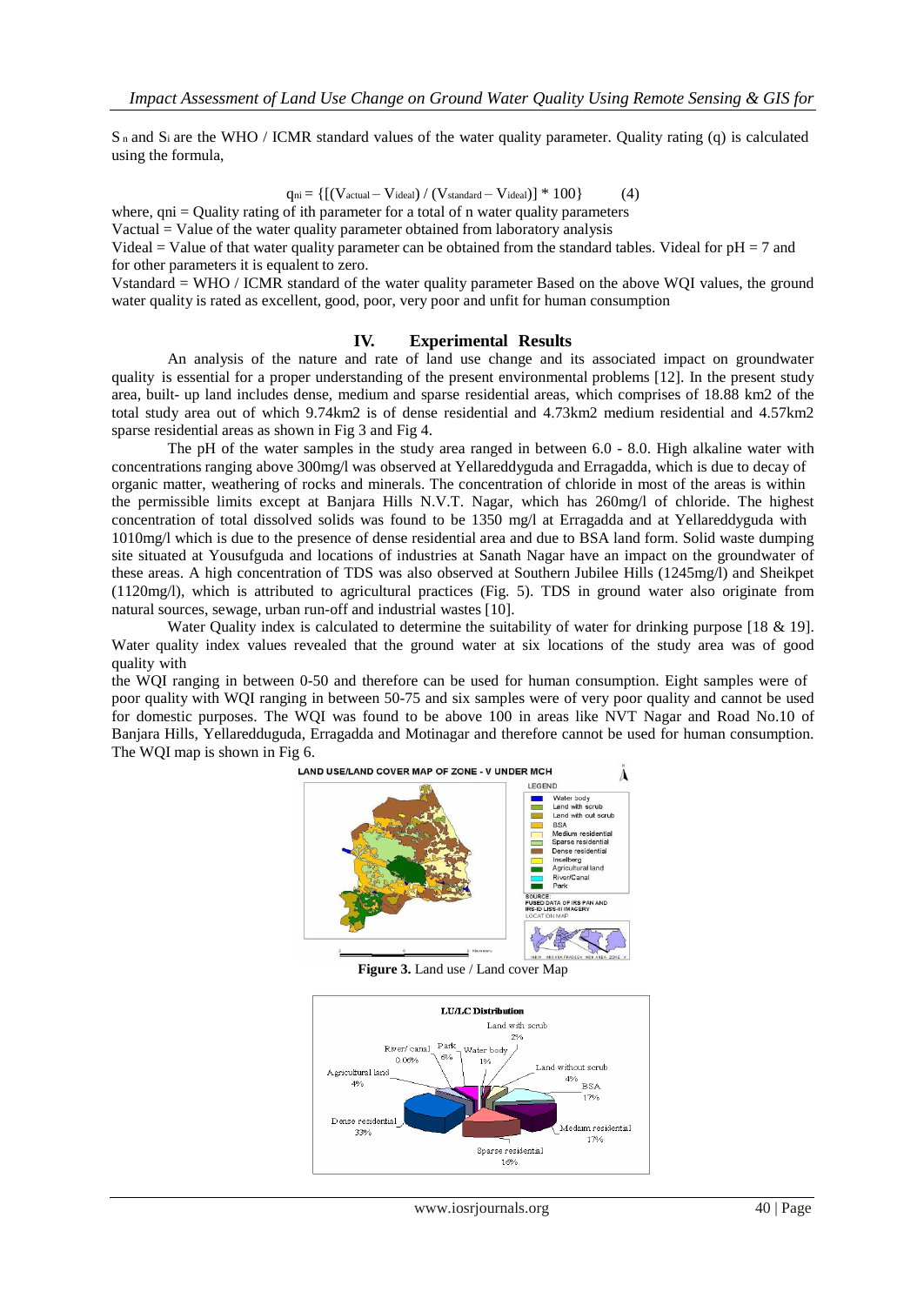







**Figure 6.** Water Quality Index Ma

#### **V. Conclusion**

The water quality Index can be a very special and efficient tool for communicating the information on overall quality of water, in present study the water quality rating in MCH Zone V varied from good, poor, very poor to poor for human consumption. The water quality of a place may be related to land use in that area. The more land use more will be environmental degradation. From the land use/ land covert and waer quality index obtained in the present study. It is observed that water quality deteroited. Residential and commercial areas are reasonably good except Golnaka which showed high value of fluride. Monitoring of pollution patterns and its trends with respect to urbanization is an important task for achieving sustainable management of groundwater. An integrated Remote sensing and GIS study proves to be an essential tool to evaluate and quantify the impacts of land use / land cover on ground water quality. Spatial distribution maps of various pollution parameters are used to demarcate the locational distribution of water pollutants in a comprehensive manner and help in suggesting groundwater pollution control and remedial measures in a holistic way.

#### **References**

- [1] Gyananath, G.; Islam, S.R.; Shewdikar, S.V. Assessment of Environmental Parameter on ground water quality. *Indian Journal ofEnvironmental Protection.* **2001**, 21, 289-294
- [2] Directorate of Census Operations. *District Census Handbook of Hyderabad,* **1991**, Andhra Pradesh, Census of India.
- [3] Skidmore, A.K.; Witske Bijer; Karin Schmidt; Lalit Kumar, K. Use of Remote sensing and GIS for sustainable land management. *ITC Journal*. **1997**, 3 (4), 302-315.
- [4] Ferry Ledi Tjandra; Akihiko Kondhoh; Mohammed Aslam M.A. A Conceptual Database Design For Hydrology Using GIS.*Proceedings of Asia Pacific Association of Hydrology and Water Resources*. March **2003**, 13-15, Kyoto, Japan.
- [5] APHA, AWWA, WPCF. *Standard Methods for the Examination of Water and Wastewater*. 20th edition, *American Public Health Association, Washington, DC, New York, USA*, **1998**.
- [6] Collet, C.: *Geographic Information System Needs and Software*. Kluwer Academic Publishers, Boston , USA, **1996**.
- [7] Mudassar Hassan Arsalan. A GIS appraisal of Heavy metals concentration in Soil. *GIS @ Development.* Published by the American Society of Civil Engineers, 345 East 47 Street: New York 10017- 2398, **2004**, *8(4)*.
- [8] Abassi, S. A.: Water Quality Indices, State-of-the art. *J.IPHE*. **1999**, No.1.
- [9] Pradhan, S. K.; Dipika Patnaik; Rout, S. P.: Water quality index for the ground water in and around a phosphatic fertilizer plant. *Indian. Journal of Environmental Protection.* **2001***, 21,* 355-358.
- [10] Mahuya Das Gupta Adak; Purohit, K. M.; Jayita Datta.: Assessment of drinking water quality of river Brahmani. *Indian Journal of Environmental Protection.* **2001**, *8(3),* 285-291.